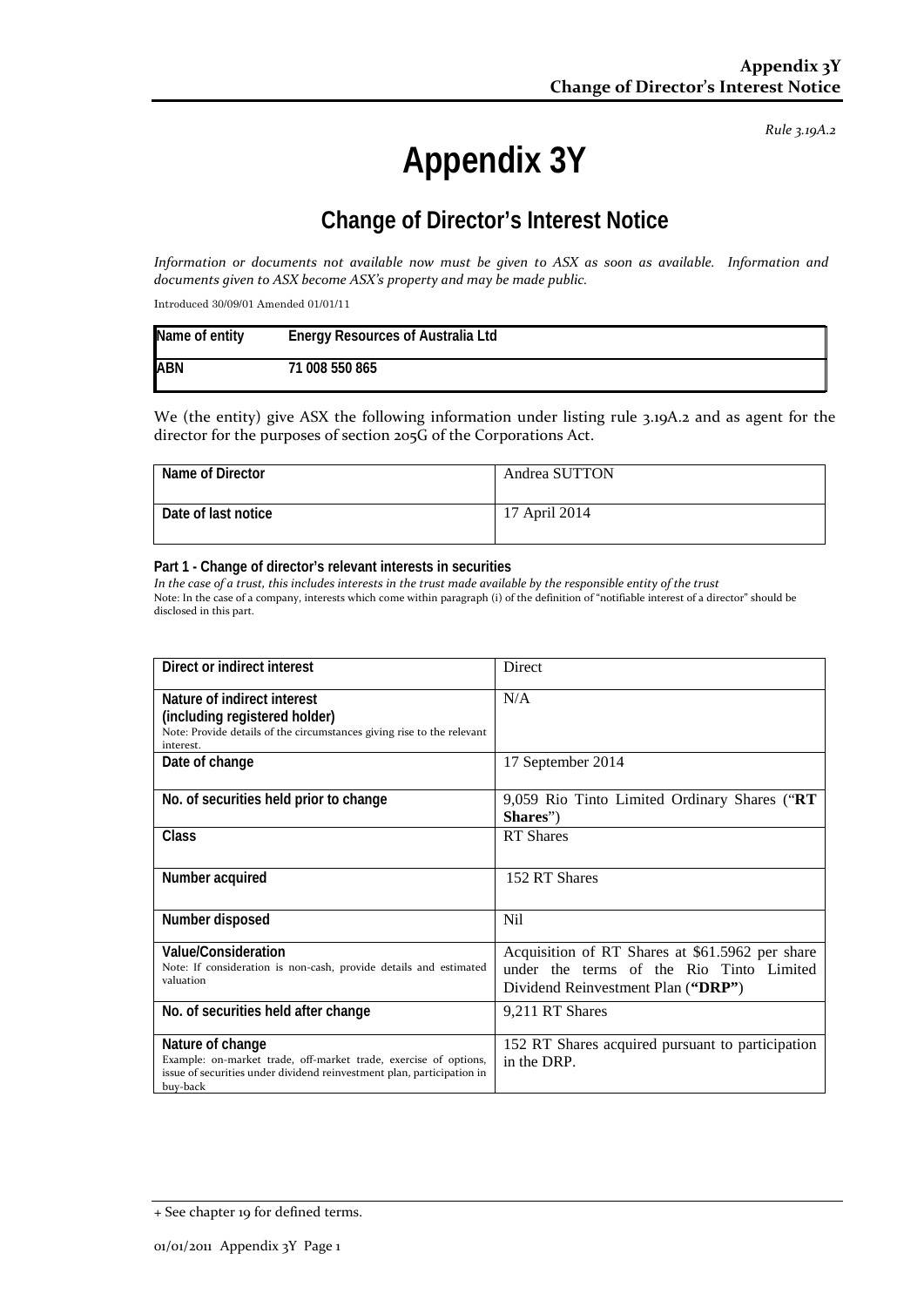| Direct or indirect interest                                                                                                                                                | Direct                                                                                                                                                                                                                                                                                                                                                                                                                                                |
|----------------------------------------------------------------------------------------------------------------------------------------------------------------------------|-------------------------------------------------------------------------------------------------------------------------------------------------------------------------------------------------------------------------------------------------------------------------------------------------------------------------------------------------------------------------------------------------------------------------------------------------------|
| Nature of indirect interest<br>(including registered holder)<br>Note: Provide details of the circumstances giving rise to the relevant<br>interest.                        | N/A                                                                                                                                                                                                                                                                                                                                                                                                                                                   |
| Date of change                                                                                                                                                             | No change                                                                                                                                                                                                                                                                                                                                                                                                                                             |
| No. of securities held prior to change                                                                                                                                     | 9,630 rights ("Rights") to be granted RT Shares,<br>being:<br>1,689 Rights under the Rio Tinto Limited<br>$\bullet$<br>Bonus Deferral Plan as amended from time<br>to time (" $BDP$ ")*;<br>3,930 Rights under the Rio Tinto Limited<br>$\bullet$<br>Performance Share Plan as amended from<br>time to time ("PSP")*; and<br>4,011 Rights under the Rio Tinto Limited<br>$\bullet$<br>Management Share Plan as amended from<br>time to time ("MSP")*. |
| Class                                                                                                                                                                      | Rights under the terms of the BDP, the PSP and<br>the MSP.                                                                                                                                                                                                                                                                                                                                                                                            |
| Number acquired                                                                                                                                                            | N/A                                                                                                                                                                                                                                                                                                                                                                                                                                                   |
| Number disposed                                                                                                                                                            | N/A                                                                                                                                                                                                                                                                                                                                                                                                                                                   |
| <b>Value/Consideration</b><br>Note: If consideration is non-cash, provide details and estimated<br>valuation                                                               | N/A                                                                                                                                                                                                                                                                                                                                                                                                                                                   |
| No. of securities held after change                                                                                                                                        | 9,630 Rights, being:                                                                                                                                                                                                                                                                                                                                                                                                                                  |
|                                                                                                                                                                            | 1,689 Rights under the BDP;<br>$\bullet$                                                                                                                                                                                                                                                                                                                                                                                                              |
|                                                                                                                                                                            | 3,930 Rights under the PSP; and<br>$\bullet$                                                                                                                                                                                                                                                                                                                                                                                                          |
|                                                                                                                                                                            | 4,011 Rights under the MSP.                                                                                                                                                                                                                                                                                                                                                                                                                           |
| Nature of change<br>Example: on-market trade, off-market trade, exercise of options,<br>issue of securities under dividend reinvestment plan, participation in<br>buy-back | N/A                                                                                                                                                                                                                                                                                                                                                                                                                                                   |

\* In accordance with the rules of the BDP, the PSP and the MSP, upon vesting Ms Sutton may receive Rights to additional RT Shares equal to the value of dividends that would have been paid to her since the date of award, on the number of RT Shares allocated following the vesting of those Rights.

| Direct or indirect interest                                                                                                                         | Direct                                                                                                                                                        |
|-----------------------------------------------------------------------------------------------------------------------------------------------------|---------------------------------------------------------------------------------------------------------------------------------------------------------------|
| Nature of indirect interest<br>(including registered holder)<br>Note: Provide details of the circumstances giving rise to the relevant<br>interest. | N/A                                                                                                                                                           |
| Date of change                                                                                                                                      | No change                                                                                                                                                     |
| No. of securities held prior to change                                                                                                              | 2,888 Options to be granted RT Shares<br><i>("Options")</i> under the Rio Tinto Limited Share<br>Options Plan 2004 as amended from time to time<br>$($ "SOP") |
| Class                                                                                                                                               | Options granted under the SOP                                                                                                                                 |
| Number acquired                                                                                                                                     | N/A                                                                                                                                                           |
| Number disposed                                                                                                                                     | N/A                                                                                                                                                           |

+ See chapter 19 for defined terms.